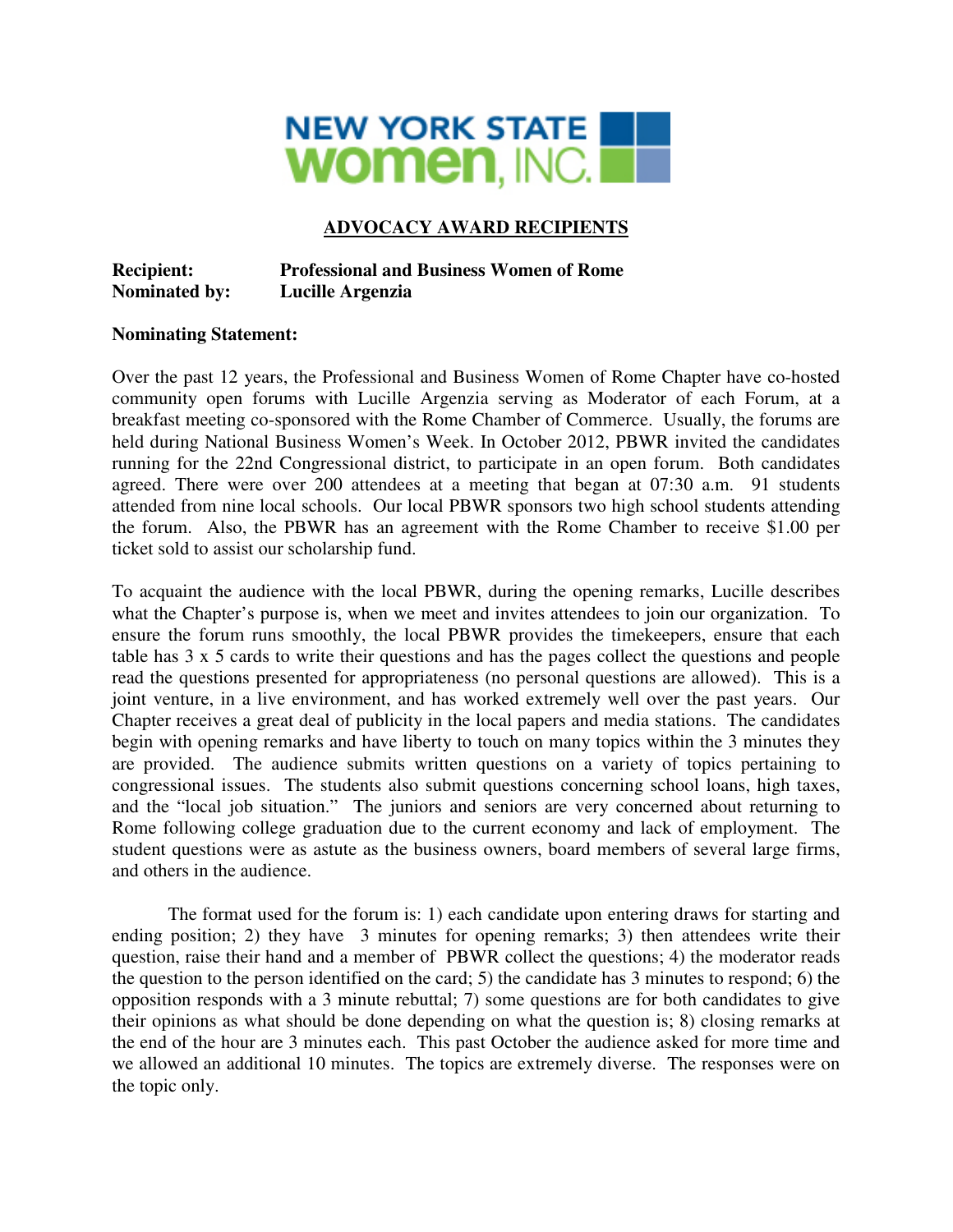

# **YOUTH LEADERSHIP AWARD RECIPIENTS**

**Recipient: Mohawk Valley Chapter Nominated by: Helen Rico** 

### **Nominating Statement:**

The Mohawk Valley Chapter has partnered with the Oneida, Madison, Herkimer BOCES in the New Hartford, New York area. They have presented two Reality Stores this year (5 overall) to the Oriskany Junior Senior High School students in December 2012 and due to the overwhelming success presented a second program in April 2013 to the Westmoreland School. In each school, they offer two sessions to over 70 students. Students can be from either  $9<sup>th</sup>$  or 10th grade. Additionally, the members of the Mohawk Valley Chapter solicit sponsorships to man the vendor's tables based upon the vendor's specialty. The vendors volunteers to assist the students on the day of the event and explain to them about their profession. This gives the students first hand information and can easily answer any question the students might have. Outstanding feedback has been received as well as newspaper and television coverage. Plans are being prepared to continue with Richfield Springs School for the Fall of 2013.

### **Recipient: Richmond County Chapter Nominated by: Maria Barnas**

### **Nominating Statement:**

In an effort to provide a leadership program to the youth of Staten Island, the Richmond County Chapter's mentoring group developed and facilitates a 10-session program for the 12-18 year old participants of the Staten Island Youth Justice Center's Alternative to Detention Program, Project READY. Each week, the youths participate in an interactive session that focuses on:

- 1) Leadership: empowering the youth to use their imagination and creative thinking skills to develop ideas and work independently and as a team. In the first session, they are asked to set goals and create a journey board.
- 2) Service: through service learning projects such as creating holiday cards for deployed members of service, the youth are exposed to the value of service on both a local and global level.
- 3) Empathy: through the mentor's lessons and activities the youth experience the warmth and concern for their well being. Additionally, the youth mirror this kindness when interacting with staff and their peers.
- 4) Life Skills: the youths learn valuable life skills including budgeting, cooking, sewing, job readiness and medical awareness. For example, one of the mentors, a Physician Assistant discusses health issues and each youth completes a wallet size 'medical card' for emergencies.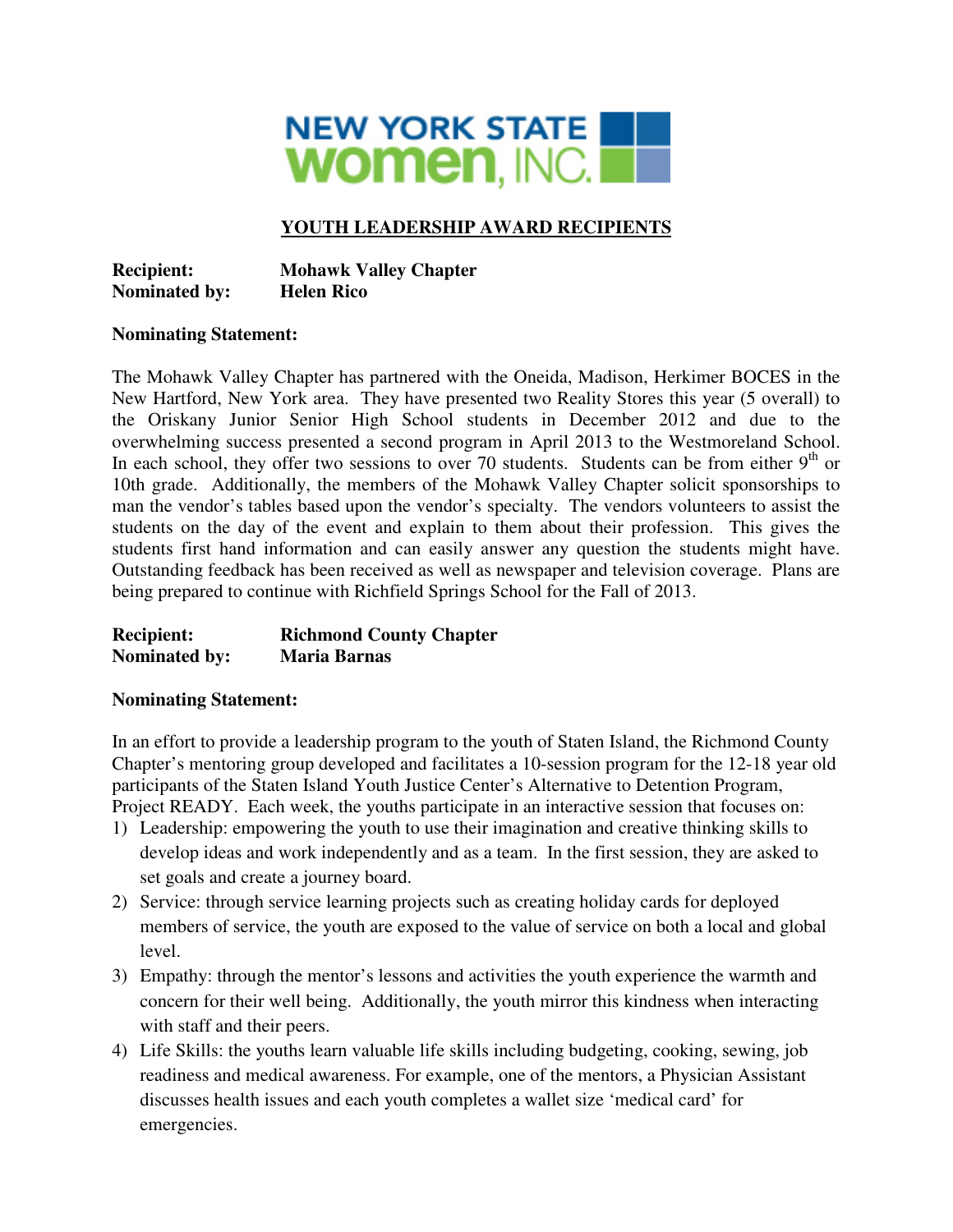

# **YOUTH LEADERSHIP AWARD RECIPIENTS**

**Recipient: Yates County Women Nominated by: Debbie O'Neil** 

### **Nominating Statement:**

An activity this chapter takes great pride in every year is the Miss Penn Yan contest. It is open to girls from ninth to eleventh grades in Penn Yan local high schools. It is a scholastic contest requiring applicants to be sponsored by local clubs and non-profits in which school and community activities are the basis of consideration of applicants. The top three applicants are chosen after giving a speech about their sponsor club or group as well as a 50 word essay about what they would do if they could run Penn Yan for the day.

Last year we had 13 applicants. This was quite a special group with diverse interests and things they would like to see accomplished in our community. Some of the ideas for projects included community clean-up days and park beautification; working with senior citizens; helping those with low incomes learn to make nutritional, cost effective meals; and counseling on bullying. The 2013 Miss Penn Yan court would also continue the work of the 2012 court in renovating a playground in the community (local merchants also assist). Our chapter uses the "Youth Leadership" program started by the New York State Women as an education experience for our young women candidates interested in attending a Regional Youth Leadership Day.

Investing in our young women at the high school level will afford them building blocks and tools to build their careers and life in the future. It will also give them leadership opportunities and communication abilities with local groups and government. Early education for young women is paramount for our organization. Our youth is our future. When given the right tools and skills the future can be bright for them as well as those they touch.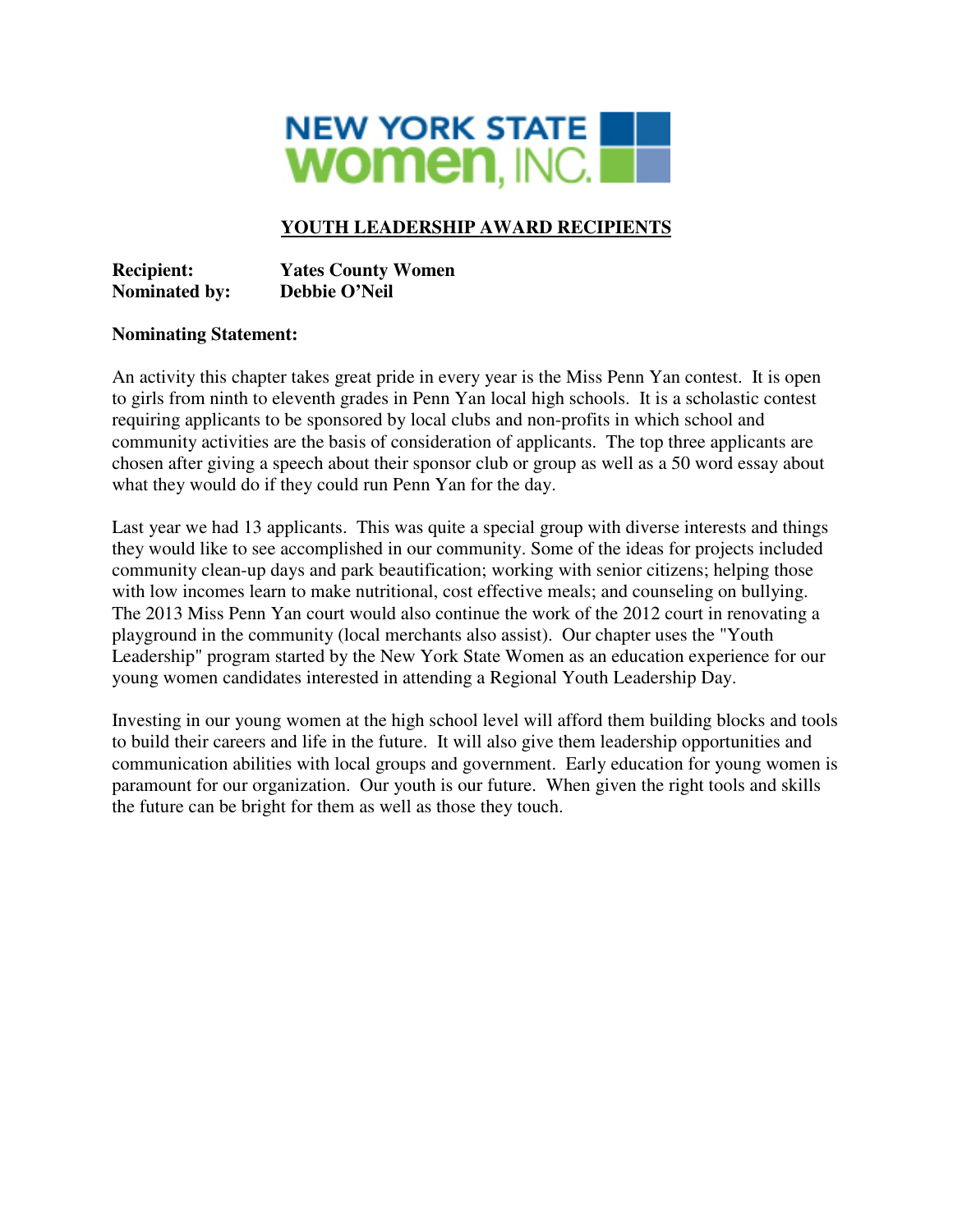

# **PROGRAMMING AWARD RECIPIENTS**

**Recipient: Region Four Nominated by: Carol Moyer** 

### **Nominating Statement:**

On October 27, 2012, Region Four had its Fall Meeting. There were 12 members from the 3 clubs were present. Tina Facteau, RN from the Glens Falls Hospital was our keynote speaker and spoke on Diabetes. She has been at the hospital for over 20 years, and at their Diabetics Center for 8 years. The program at the hospital is certified and accredited with the American Diabetes Association.

She stated that 10% of the population in the United States has diabetes. She gave out several pamphlets for us to give to our local chapters. She recommended The Calorie King - Calorie, Fat, and Carbohydrate counter by Allan Borushek. Details of the program were on the local radio station, WCKM.

| <b>Recipient:</b>    | <b>Region Three</b> |
|----------------------|---------------------|
| <b>Nominated by:</b> | <b>Amy Kellogg</b>  |

### **Nominating Statement:**

Region Three was not formally nominated, but after reading the submission for the Programming Award from Town and County Chapter, I felt that Region 3 was very deserving of a Programming Award for inspiring a whole year's worth of programming for the Town and Country Chapter. This is the type of dedication and activity that should be recognized and encouraged.

| <b>Recipient:</b>    | <b>Adirondack Chapter</b> |
|----------------------|---------------------------|
| <b>Nominated by:</b> | <b>Beverly Sprague</b>    |

#### **Nominating Statement:**

For 15 years plus, our chapter has held a chocolate festival in conjunction with the Saranac Lake Winter Carnival. Members bake chocolate goodies for sale and we obtain chocolate signature pieces (such as a chocolate purse and chocolate jewelry box) from Paul Smith's College Culinary Department as well as from local restaurants and hotels. These pieces are auctioned off. The moneys made, which range from \$500 to \$1,000, go to support our scholarship fund. Each year, we give a scholarship to a deserving high school student or some years, it went to an older woman who was returning to college.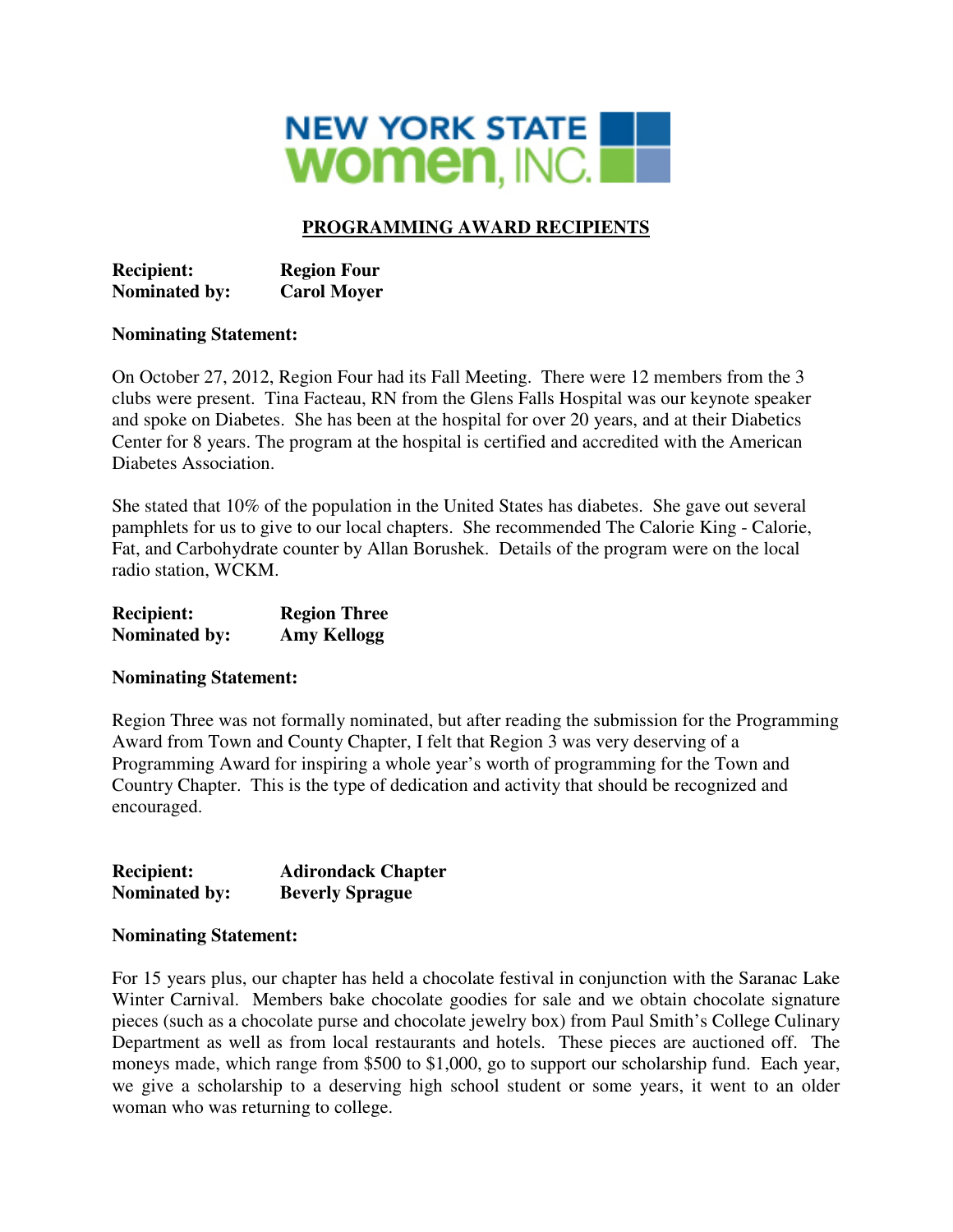

## **PROGRAMMING AWARD RECIPIENTS**

**Recipient: Town and Country Chapter Nominated by: Joan Young** 

#### **Nominating Statement:**

In 2012, the Town & Country officers were installed by District Director Jen Charron using the theme of Wonder Woman. Each officer received a portion of Wonder Woman's costume or tools by the District Director as part of the installation ceremony. We were so inspired by this, that for our theme for the following year, we decided to focus on and spotlight a local Wonder Woman at each of our subsequent meetings. Our first local Wonder Woman is Marilyn Schrader, the first woman president of the Hudson Valley Volunteer Firemen's Association. She has held every office in the entire volunteer firemen's structure beginning as a volunteer firefighter – she was the first woman volunteer firefighter in her company. The next Wonder Woman is Veronica Kosich, an attorney who returned to college as an adult student to specialize in Geriatric Law. She provided insight into ways to protect our estates as we enter our senior years. Attorney Jan Perlin followed as our next Wonder Woman. She has been active in the movement to eradicate violence against women, having spent time in foreign countries where women are not valued and suffer from serious inequalities and lack of rights. Theresa Schaffer, who is one of our Wonder Women members, is an educator and the proprietor of Curves. The emphasis at this meeting, held at her Curves Studio, was health and fitness programs designed specifically to address women's needs. Wonder Woman Tina Gagliardi was our next presenter. She is the proprietor of Mahalo Gift Shop and promotes local businesses through her leadership position as the President of the Greene County Chamber of Commerce and as President of the Heart of Catskill Association, a more localized group promoting business in Catskill. Mary Ellen Gallagher, professor of nursing at Columbia Greene Community College and a volunteer docent for the Thomas Cole Historical House, is the Wonder Woman who will be speaking next on her role as a docent and the information she shares regularly about Thomas Cole, one of the foremost American artists and founder of the Hudson River School.

Through the generosity of our Wonder Women members, our group has annually provided many desperately needed items for use of the women and children who need to seek the safety of the Battered Women's Shelter that is maintained by Greene County Domestic Violence.

Additionally we promote tomorrow's Wonder Women by providing scholarships to qualifying college bound young women from three local high schools.

Each one of the above named Wonder Women was presented with a gold coil of rope to signify Wonder Woman's Lasso of Truth, and the power and positive influence that women can have on others.

In keeping with our theme, our meetings are held at different local restaurants where women are a primary entrepreneur or where the restaurants are solely owned and managed by women.